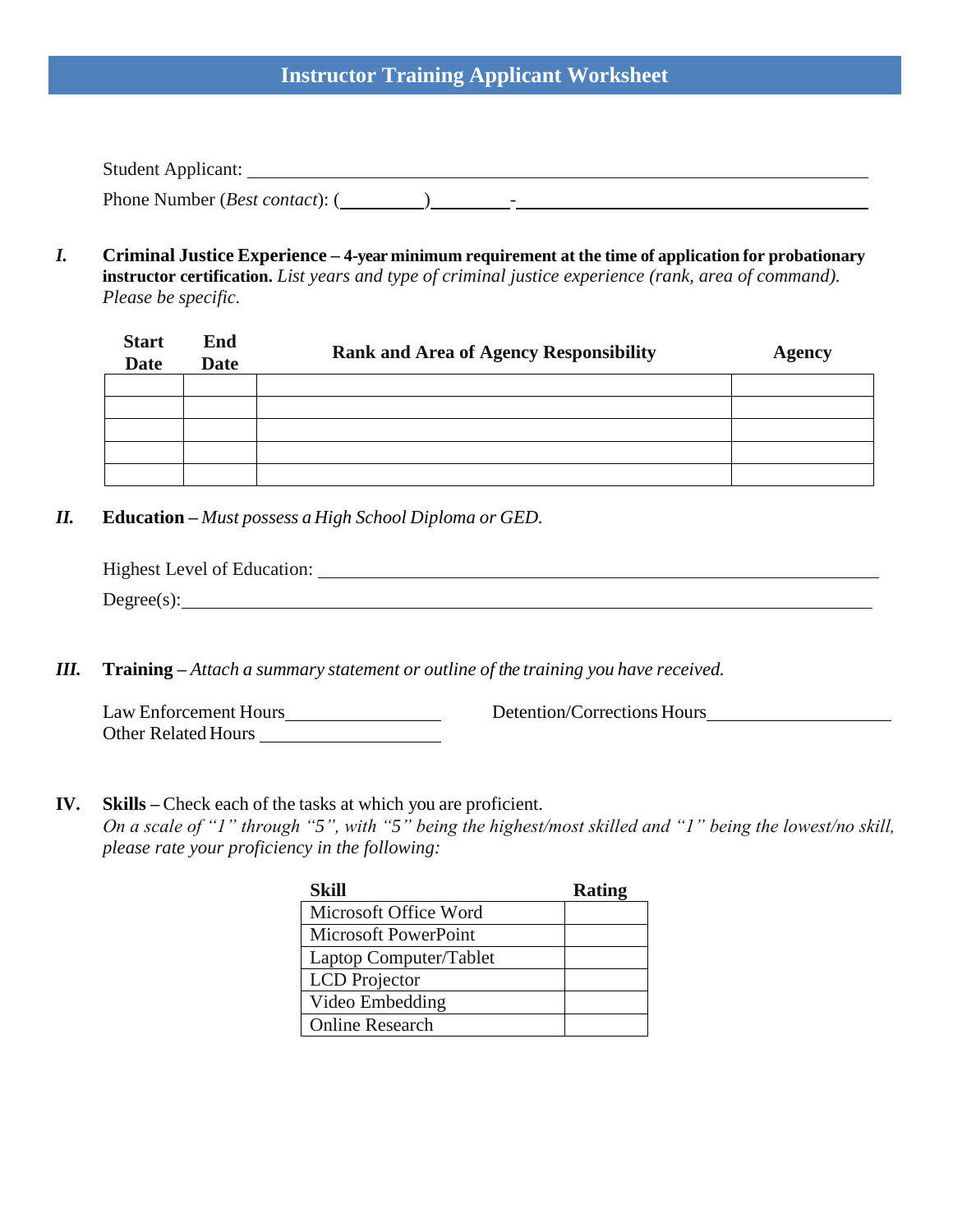# **Instructor Training Applicant Worksheet**

#### **V. Access/AvailabilityofResources**

| Equipment              | Yes | No. |
|------------------------|-----|-----|
| <b>Laptop Computer</b> |     |     |
| <b>USB</b> Thumb Drive |     |     |
| <b>Wireless Access</b> |     |     |

#### **VI. Lesson PlanTopics**

Each student must develop and present a 70-minute lesson plan as part of the terminal course requirements. The lesson plan topics are restricted to criminal justice topics. The School Director will be responsible for approving all lesson plan topics. You will not be permitted to develop lesson plans on topics that require specialized instructorcertifications.

### **VII. CourseRequirements,Expectations, andOverview**

Instructor training for criminal justice personnel should not exceed 15 business days and is divided into 15 units, each designed for the specific purpose of providing the student the information necessary to assist the instructor candidate in developing their own instructional style. The terminal student performance objectives for successful completion of this course are:

- 1. Develop a comprehensive manuscript lesson plan using the ISD training model.
- 2. Develop non-verbal and verbal communication skills that transfer to the instructional setting.
- 3. Conduct a thorough literature review that will aid in lesson plan construction and delivery.
- 4. Construct measurable training objectives and then gather and write information thatsupports them.
- 5. Differentiate between the basic concepts of adult learning, and apply these to an instructional setting.
- 6. Identify the most appropriate instructional methods to use with the criminal justice profession.
- 7. Identify and design a variety of audio-visual aids that can be used effectively in a classroom environment.
- 8. Given guidelines in the course materials, construct test questions that accurately measure student knowledge using a variety of questioning styles.
- 9. Determine the civil liability implications from negligent or faulty instruction.
- 10. Teach a 70-minute block of instruction using the guidelines and requirements listed throughout the Instructor Training program.

In addition to the above, a state exam will be administered with a minimum passing score of 75%. This course establishes high standards and expectations. The degree of student involvement is intense, extremely stressful, and will require a commitment from the student as well as the student's employing agency and family.

Successful students typically spend 60-80 hours per week preparing their lesson plan, practicing instruction, and working on student engagement exercises. The lesson plan research and preparation must be the student's own work and will require good reading, writing, and typing skills. Past history has demonstrated those students with good to excellent computer/word processing skills achieve at a high level in this course.